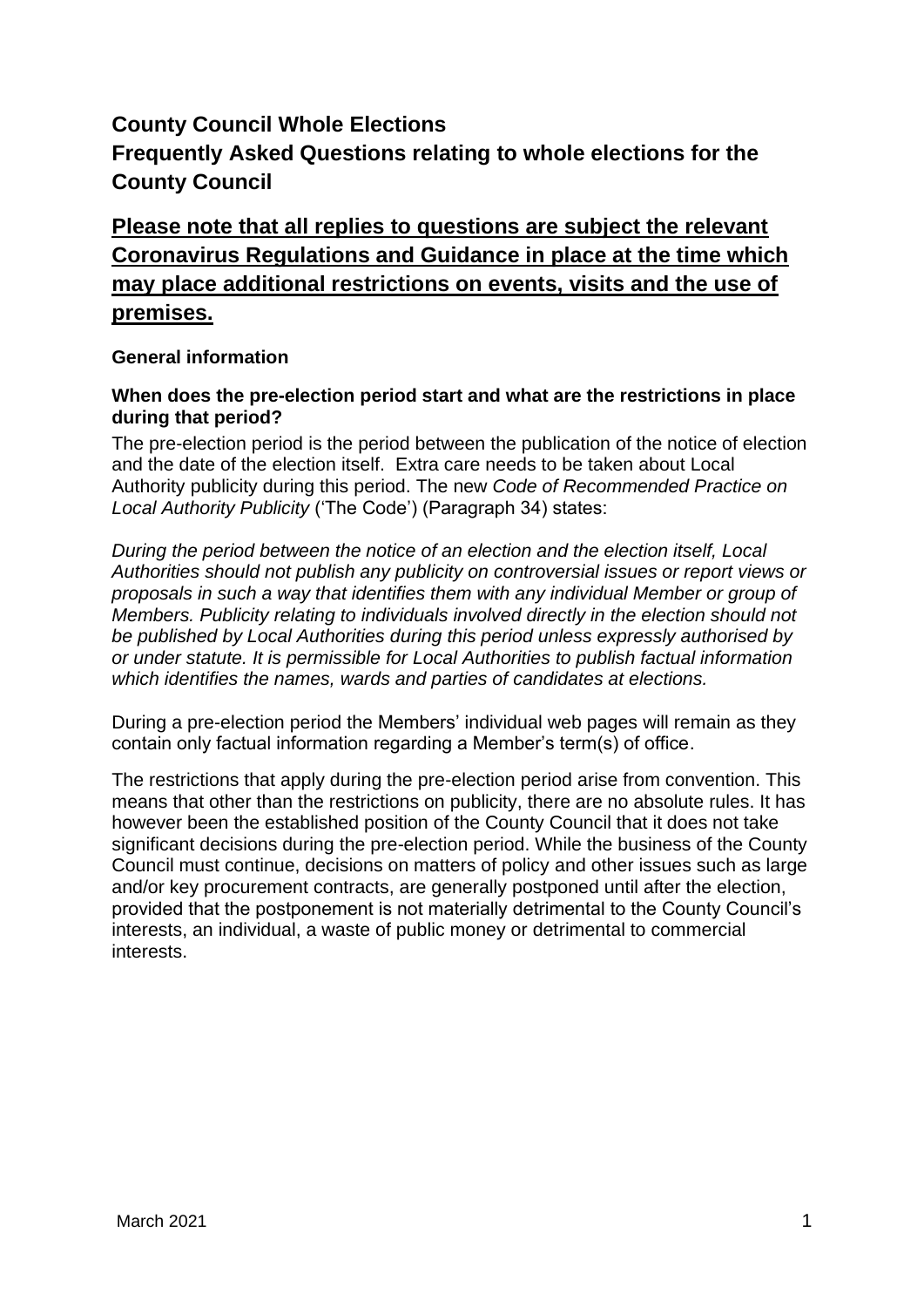**Information for existing County Council Members and election candidates**

#### **Can I use my County Council e-mail address and the equipment supplied to me by the County Council, e.g. my laptop and my mobile phone, in my election campaign?**

The County Council's Code of Conduct for Members states that you must ensure that:

*When using or authorising the use by others of the resources of the County Council that such resources are not used improperly for political purposes.*

The County Council's Protocol for Member/Officer relations states that:

*The only basis on which the County Council can lawfully provide support services (e.g. stationery, typing, printing, photocopying, transport, etc) to Members is to assist them in discharging their role as Members of the County Council. Such support services must therefore, only be used on County Council business. They should never be used in connection with party political or campaigning activity, or for private purposes.*

*It is acknowledged however, that certain equipment provided, such as personal computers and mobile phones, can be put to ancillary personal use by Members, provided that such use incurs no cost to the County Council. Any such equipment provided by the County Council, such as personal computers, must however only be used in accordance with any County Council policies which apply at the time. Furthermore, the Member will be fully responsible for the use or misuse of the equipment, including any use or misuse by anyone to whom the Member has given access to the equipment.*

So while your email address and the resources of the County Council can be used for ancillary personal use, they **cannot** be used in connection with any party political or campaigning activity. For example, the following would be contrary to the Code of Conduct and the Protocol for Member/Officer relations:

- Quoting a County Council e-mail address in party political publicity material
- Printing political information/e-mails/attachments on paper supplied by the County Council
- Making photocopies of party political literature using paper or photocopiers supplied by the County Council
- Using a County Council fax machine to transmit party political material
- Using County Council provided IT equipment including computers, telephones or mobile devices to conduct party political business (including posting party political material on blogs or making party political tweets)
- Use of the Members' individual web pages for party political material.

Members may continue to use those resources which relate to their day-to-day business as local Members, including their County Council e-mail address.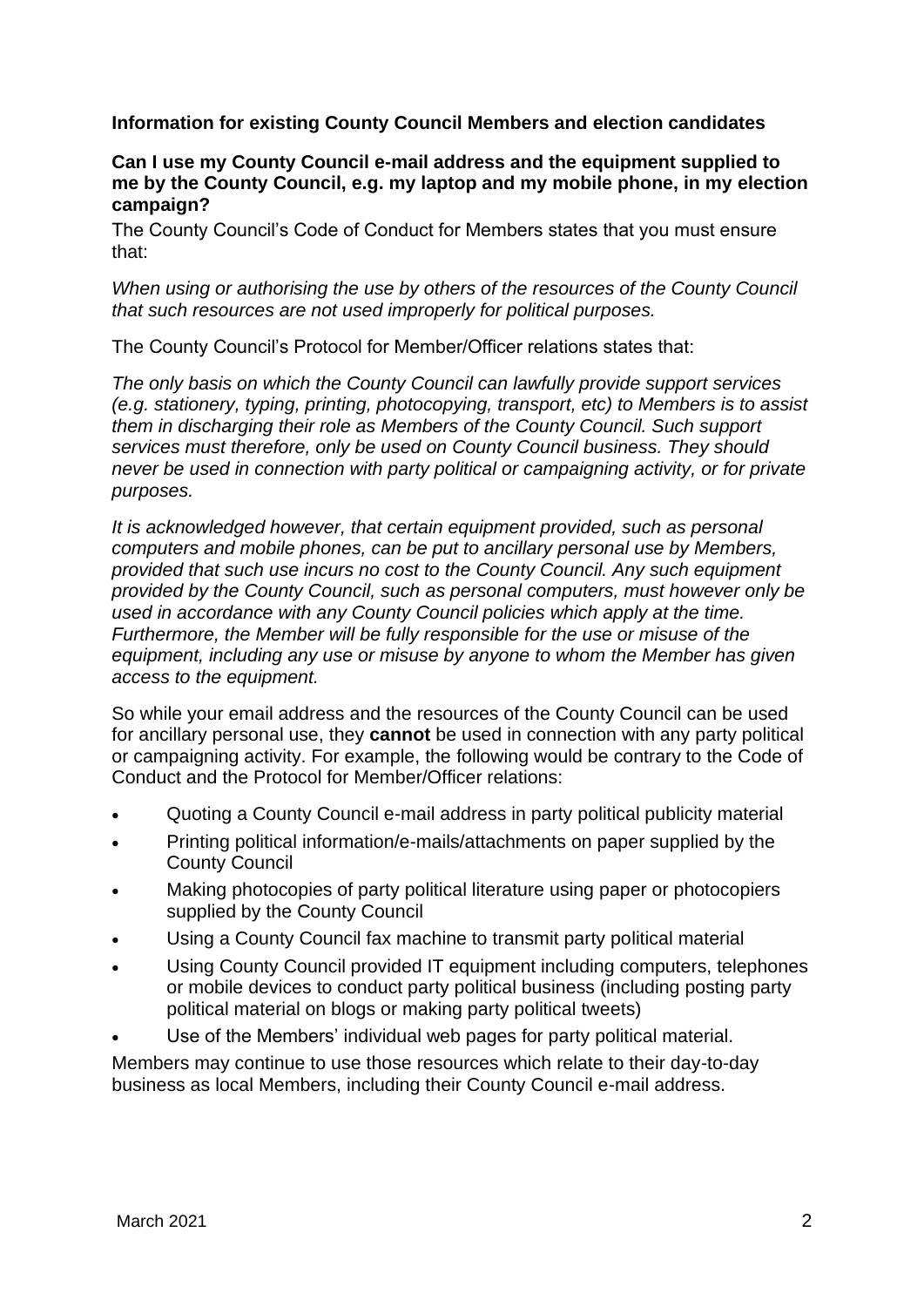# **I am a County Councillor and an event has been organised at a school in my division during the pre-election period. Can I attend?**

Yes you can attend, but there can be no County Council publicity relating to your attendance, nor should you seek to have any picture taken with County Council employees which may be distributed by other media outlets.

# **I am standing for election to the County Council. Can I use County Council meeting rooms and other public meeting rooms to hold public meetings as part of my campaign?**

By virtue of Section 96 of the *Representation of People Act 1983,* a candidate at a Local Government Election is entitled to use rooms in school premises and other publicly maintainable meeting rooms, free of charge to hold public meetings at reasonable times of the day and these must be booked by the candidate. This right applies during the period between the notice of election and the day of the election itself.

The obligation to provide rooms in schools falls on the County Council as the Local Education Authority and is an obligation to provide a suitable room in a maintained school (i.e. not academies and free schools), in the electoral area for which the candidate is standing, or if there is no such school in the electoral area, to such a school in an adjacent electoral area. The right to use rooms in schools does not authorise any interference with the hours during which a school is used for educational purposes and as with publically maintainable meeting rooms it does not override the prior letting of a meeting room.

Details of available publically maintainable meeting rooms can be obtained from the Electoral Registration Officer at the relevant District or Borough Council for the Division. Candidates interested in using rooms in schools should contact Richard Vaughan in the Children's Services Department at Hampshire County Council in the first instance tel no. 01962 846683 or email [richard.vaughan@hants.gov.uk.](mailto:richard.vaughan@hants.gov.uk) No hire charges can be made for the use of rooms, but candidates must pay for the expenses of the meeting, such as heating, lighting and cleaning and for any damage to the premises.

# **As a Councillor, can I speak to the media or appear in an interview during the pre-election period?**

Yes you can, the publicity restrictions apply to communications activity originating from the County Council, which are produced and distributed by officers and funded from the public purse. Individual Members remain free to engage with the media directly on local or party political matters during the pre-election period. The County Council's officers are simply prevented from facilitating that contact or assisting with it in any way.

The Codes of Conduct only applies to officers and Members and do not cover the media. It is anticipated that the media will seek alternative viewpoints and would be concerned about whether any claims that a political candidate made in the run-up to the election were true or exaggerated. There is no similar printed code for newspapers or broadcasters, although the BBC is required under the terms of its charter to ensure political issues are covered with accuracy and impartiality.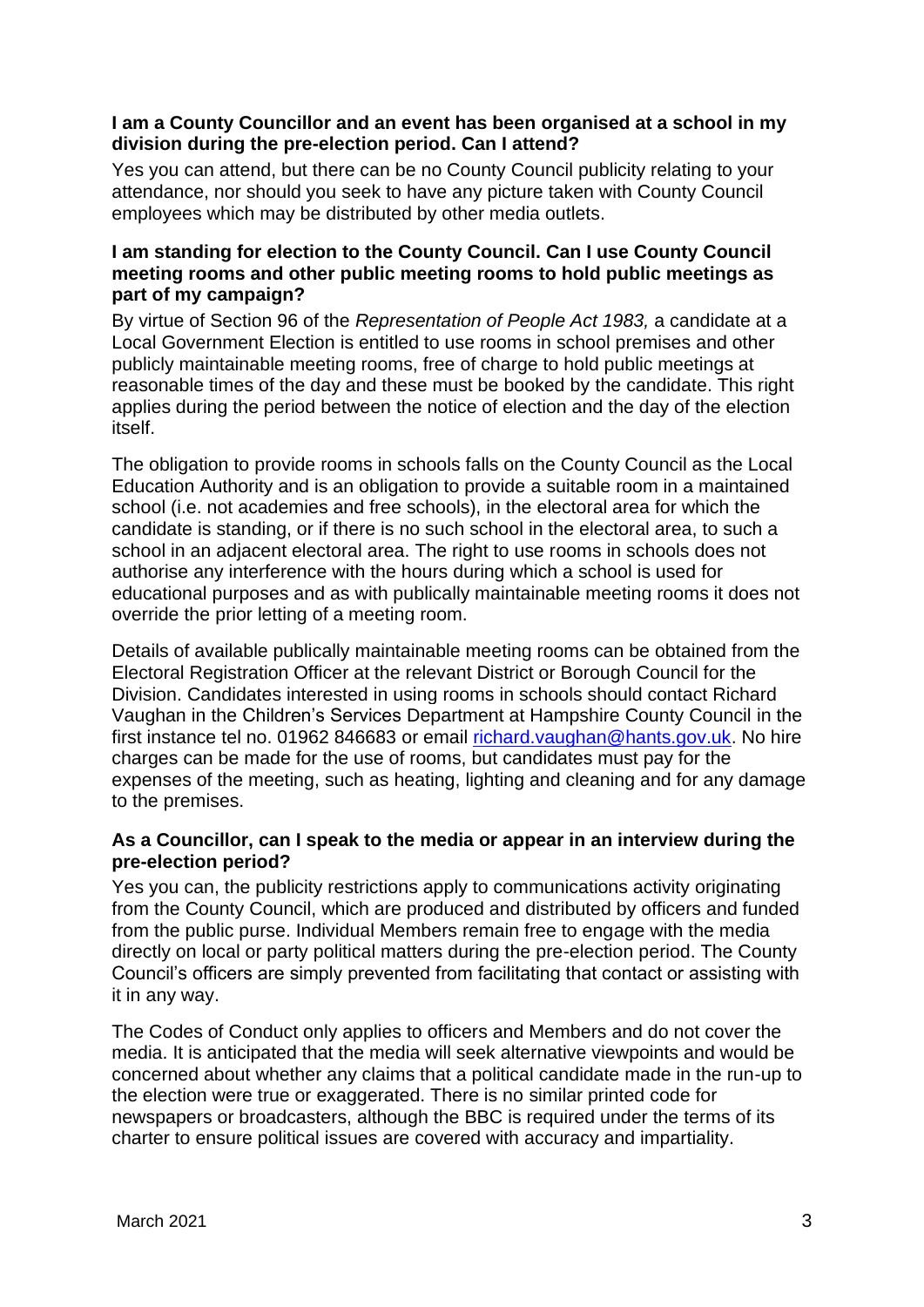### **As a Councillor or candidate in the elections, I like a photograph that was taken by the County Council and would like to use it in my local newsletter. Is that ok?**

No, the County Council's Code of Conduct for Members states that they must *ensure that when using or authorising the use by others of the resources of the County Council, that such resources are not used improperly for political purposes.* Before any requests for County Council photographs are agreed, enquiries are made as to their proposed use, and an appropriate restriction on their use is imposed if the request is agreed, to ensure they are not used for political purposes.

No photographs that include candidates for the election will be issued by the County Council to the media during the pre-election period.

# **A political newsletter delivered to households has published statements I believe to be untrue, what can be done about it?**

It is an illegal practice to make, or publish, a false statement of fact about the personal character or conduct of a candidate standing for election, unless the person making the statement had reasonable grounds for believing the statement to be true. Allegations of illegal practice should be made to the Police. False statements that are not about another candidate's personal character or conduct are not illegal under electoral law, but could be considered as libel or slander, and candidates may have personal remedies available to them.

# **I am also a district/borough/city councillor – what are the publicity restrictions for these councils as they are not having elections?**

The Code applies equally to other councils who will also want to exercise caution during the pre-election period within their own districts and boroughs about giving publicity to individual Members standing for the County Council elections.

# **I am a Member of the County Council and I've been invited to sit on a panel at a public meeting that has been organised by a local campaign group against a controversial issue in my division during the pre-election period. Can I attend?**

There is nothing to prevent a candidate standing for election attending a public meeting organised by a third party during the pre-election period. The County Council will not however, promote the event in any way and it would be a good idea for the other candidates, standing for election in the relevant division, to be invited by the organisers to ensure even-handedness.

# **I am a candidate standing for election. Can I put campaign signs or posters on roadside verges?**

No. Any political signs or posters on the public highway are illegal and the County Council will remove them when it becomes aware of their presence on the highway. The offending political party may be charged for the removal.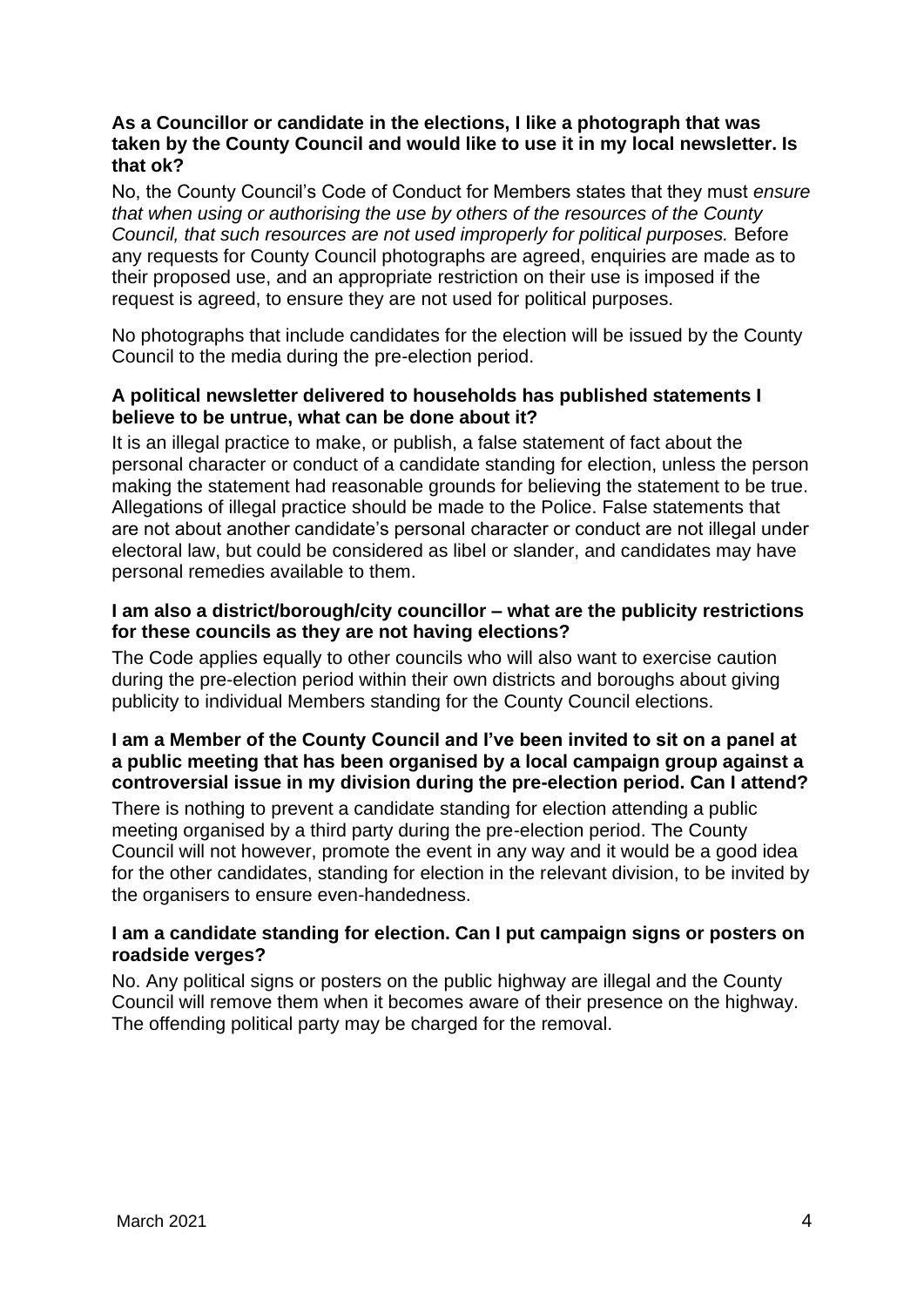# **Information for County Council staff**

#### **Can Hampshire County Council events, exhibitions or open days etc. continue to be promoted during the pre-election period?**

While the Code does not specifically refer to and prohibit organising events during the pre-election period, the County Council's general position is that no Hampshire County Council events should be organised which involve County Council Members during the pre-election period.

During this period of heightened sensitivity, great care should be taken to ensure that the County Council does not publicise, or report views or proposals, in such a way that identifies them with any individual Members or groups of Members.

The Code, defines publicity as: *any communication in whatever form, addressed to the public at large or a section of the public*. The Code therefore applies to publicity in all its forms, including websites, social media, posters, leaflets, advertising, consultation exercises and letters to Editors. Campaign material, if planned in advance of the elections and which is not sensitive e.g. foster carer recruitment, can continue if by cancellation would result in poor value for money, and if it was necessary to conduct it during this period. This does not apply to material that could be deemed to be likely to influence the outcome of the election.

### **I am the Manager of a County Council-run care home and a Government Minister/Shadow Minister wants to visit us during the pre-election period. As they are not standing in the County Council elections, can they be allowed to do so?**

Yes, although care must be taken to give representatives of all parties equal opportunities. There can be no County Council publicity relating to any candidate standing for election that may also attend. The County Council should avoid helping or endorsing any particular candidate or political party, or being seen to attempt to influence the way people might vote.

#### **A candidate standing for election wants to carry out a photo shoot at our school/care home or any other County Council facility. Can I agree to this?**

No. The general presumption here is that during the pre-election period the County Council must not be seen to be helping or endorsing any particular candidate or political party through the use of Council resources. Therefore political publicity events should not take place at County Council-run venues.

#### **I am employed by the County Council and I've been asked to appear in a photograph/be interviewed in a video for a local election candidate. Can I do so?**

Not in your capacity as an employee of the County Council. During the pre-election period, requests to assist with publicity in this way should be avoided as it could imply that the County Council was supporting a candidate or political party or attempting to influence voters.

However, provided you are not employed in a politically restricted post (see overleaf for more information on politically restricted posts) you could appear in a personal capacity.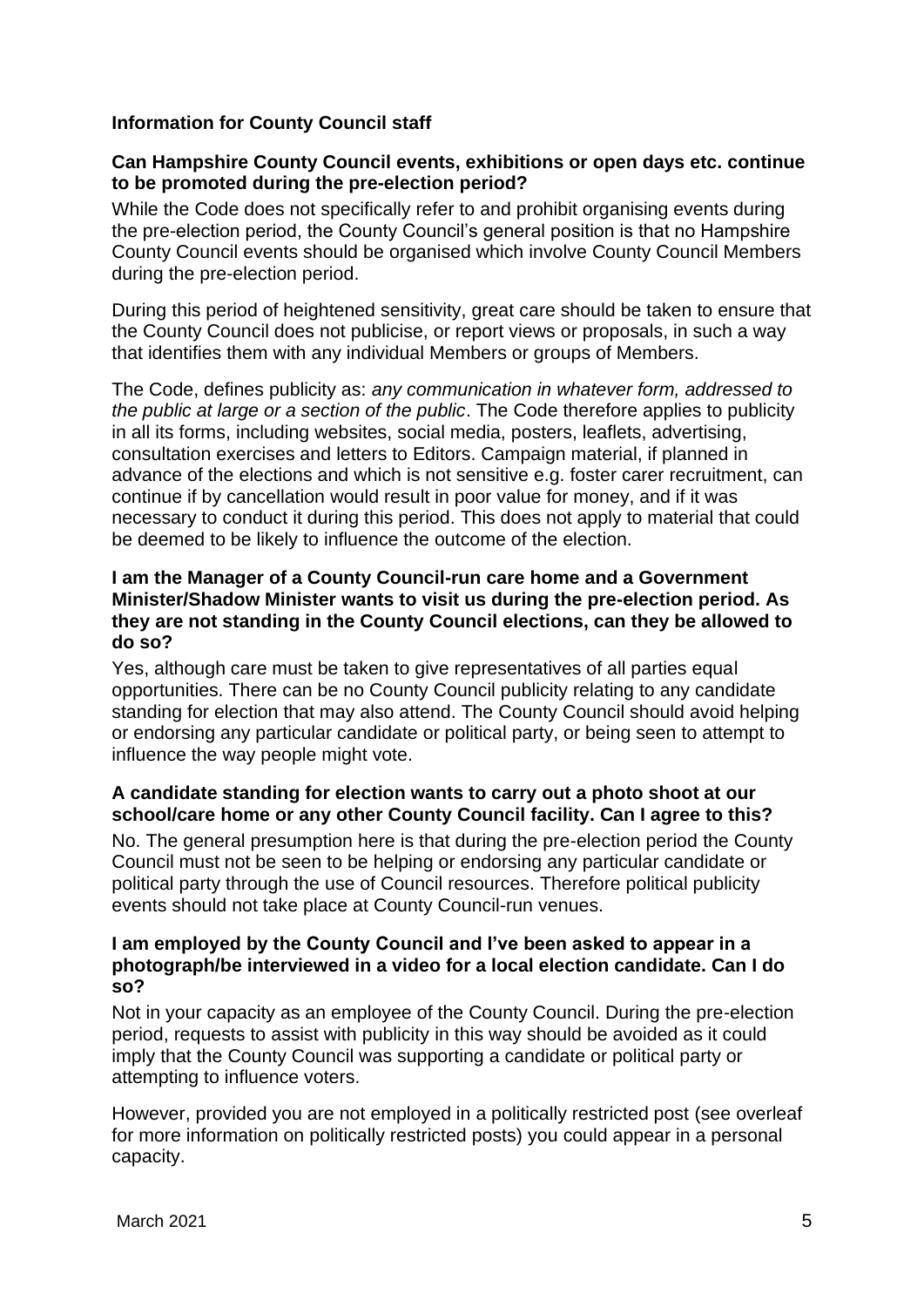# **I am employed by the County Council. Can I stand for election to the County Council?**

No. It is not possible for an employee of the County Council to be elected as a Member of the County Council. If an employee of the County Council wants to stand for election to the County Council, they must ensure that their employment ends before the date of the election.

# **I am employed by the County Council. Can I stand for election to a different local authority?**

Yes you can, provided you are not employed in a politically restricted post by the County Council, and the other authority does not participate in any Joint Committees with the County Council.

### **I am employed by a local authority separate to the County Council. Can I stand for election to the County Council?**

Yes you can, provided you are not employed in a politically restricted post by that authority, and further, provided that your authority does not participate in any joint committees with the County Council and does not have members appointed to it by the County Council. This would mean for example, that if you work for the New Forest National Park Authority or the Hampshire Fire and Rescue Authority, you would not be able to stand for election to the County Council.

# **Is my post politically restricted and if it is what does this mean for me?**

Officers who are in a politically restricted post should have been notified of the restrictions which apply. If you are unsure if you are in a politically restricted post please see the guidance below or contact the Monitoring Officer.

The following posts are politically restricted:

- the Head of Paid Service
- statutory Chief Officers
- non-statutory Chief Officers
- Deputy Chief Officers
- the Monitoring Officer
- any person appointed to a post of assistant to a political group
- any person whose duties involve functions including the giving of advice to decision-makers or speaking on behalf of the County Council on a regular basis to Journalists or Broadcasters
- a person to whom functions are delegated.

Politically restricted officers may not:

- 1. Stand as a candidate for any Local Authority
- 2. Act as an agent or sub-agent for another candidate
- 3. Be an officer of a political party or, of any branch of such party, or a member of any committee or sub-committee of such party or branch if his or her duties as such an officer or member would be likely to require him or her to participate in the general management of the party or branch or act on behalf